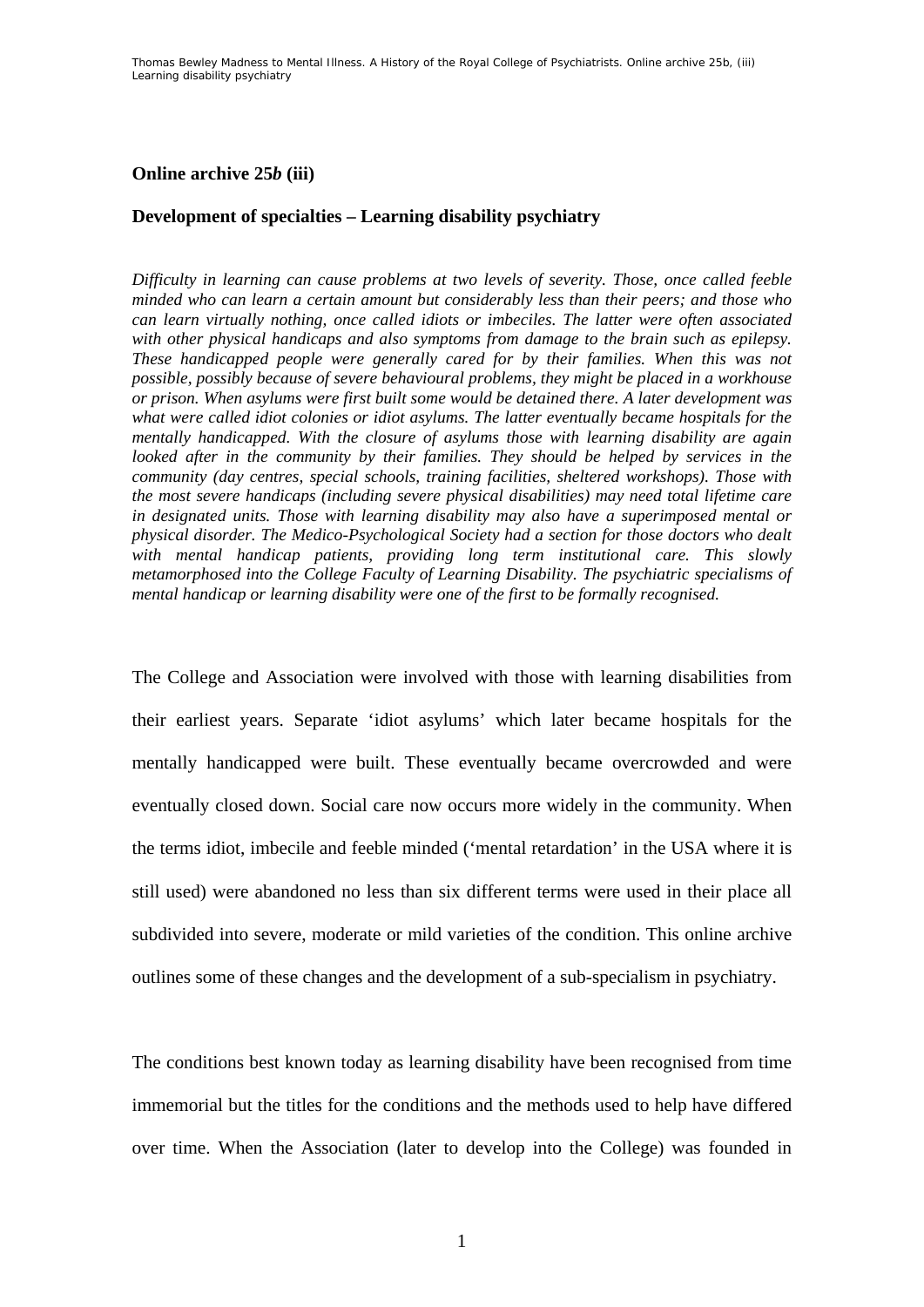1841 the terms in use were 'idiot', 'imbecile' and 'feeble minded' which covered three levels of handicap the first being most severe. Because the terms became pejorative they changed over the next 150 years. Mental defective was used for many years but was changed to mentally subnormal, followed by mental handicapped. Further terms used were mental retardation, mental impairment and finally learning disability. The majority of those with learning difficulties were looked after by their relatives or might end in workhouses. At the time lunatic asylums were first developed there was debate about the need for special units for such handicapped people (whether there should be special schools, asylums, colonies or help in the same way as those with mental illnesses).

The earliest references to these conditions in the Association journal often appear as short notes translated from foreign literature or reports in non medical journals. It was noted that:

'The Government of Saxony had been the first to found an idiot institution, at the cost of the State. The Government of Wurtemburg had given its support to the institutions of Mariaburg and Winterbach. The Government of the kingdom of Sardinia issued in 1848 a Royal Commission to inquire into the nature and the causes of cretinism;

Dr Kern, the Superintendent of an Idiot School near Leipzig, knew of no other Governments which had taken any steps in this matter. He distinguished between cretinism, idiocy, and imbecility; and he defined imbecility as the psychical condition of weakness which prevented a human being, on account of its influence on his moral life, (innerhalb seiner Lebensphare,) from thinking and acting like healthy men. He distinguished imbecility into acquired and congenital forms. He doubted, however, the actual correctness of the last term, since the condition might have its origin in early infancy, before the mental functions had become active. He thought that there could be as little question of the congenitality of idiocy as of congenital quickness of the intellectual functions, since there could be little doubt that the nature of the intellect was not at birth what we see it after its development; that the cultivated intellect of man is indeed a product of education, and not an original endowment. The original, free, and complete, or the arrested psychical development depended on the normal or abnormal constitution of the brain and of the nervous system, the cause of which is to be sought for in the finer or coarser organization of the bodily organ. Mistakes in the intellectual and moral education could easily introduce false elements into the psychical formation.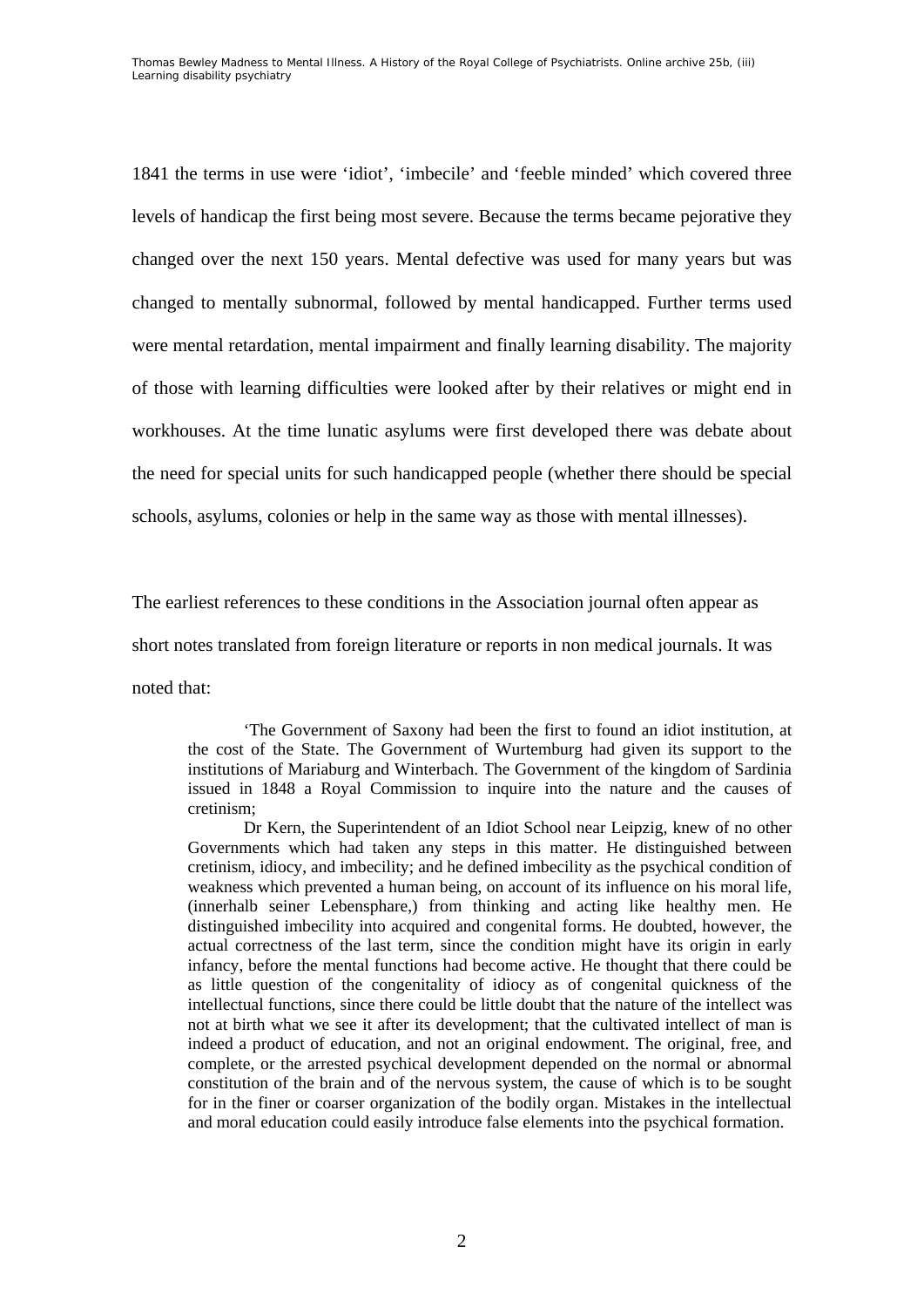He thought that the character of an institution for the training, instruction, and care, ought to resemble that of a well-arranged family. The most essential characteristics are training and nursing. These requirements could be most readily fulfilled in private institutions. The number of the patients in public institutions needed to be regulated according to the number of assistants, and according to their judgment and trustworthiness. The locality in which the institution ought to be established, should, above all things, be free from endemic idiocy. It was wrong that the idiots should be separated from the rest of mankind, and that the institution should be established where people who did not belong to it, seldom came. The children should be trained for daily life; which could only be done by introducing them to life. The mode of living in the institution loses the interest of excitement to idiots. Shops and trades would afford additional means of progress, if they were placed under competent instructors. The patients must not be merely sheltered, but they must be taught independent activity; and for this purpose opportunities for learning handiwork must be found, partly with the intention of preparing them for future callings, or as an agreeable method of passing time. The garden, wood, and pasteboard work are adapted for boys; and the household work, for which the institution afforded sufficient opportunity, is suited to girls. Many learn to knit and sew in the ordinary manner; but though useful in the family, it could not be made to afford a livelihood.

To arouse the slumbering mental functions to activity is to promote and advance the good of mankind and a sufficient inducement to such human efforts can be found in the sphere of idiot training.

The number of these unfortunates is great, and stands, moreover, in close relation to the insane, whose numbers in some districts it exceeds, although not much. The fate of our idiotic fellow-creatures is, indeed, sufficient to excite an ardent desire to improve their condition; for, if they are excluded as incapable, from all attempts to train them, they must be considered fortunate if they receive any care, and are protected from injuries which plunge them yet deeper in degradation, until when old and dangerous, burdens to their families or to the public, they are admitted into asylums, where they remain until the end of their lives. But many of them, who only suffer such a degree of idiocy that they are able, in a certain measure, to fulfil the requirements of life, often experience cruel treatment, where they are not able to do so much as is required of them. Their defects are attributed to disobedience and to laziness, or they enter into relations which it is beyond their power to fulfil. Crushed by themselves and by the world, a state of excitement not unfrequently comes on, in which they are brought to asylums, where, having fallen into the deepest state of idiocy, they are kept as incurables. If such individuals could receive during childhood proper training and instruction, they would become capable of thinking clearly, if only in a contracted circle; they would be introduced into a sphere of life adapted to their powers, in which they as useful members of society may work and not die.

By the establishment of idiot institutions, asylums for the insane would be freed from a certain important contingent, on which account it would appear to be a sacred duty of asylum physicians, in particular, to give in their thorough adherence to the training of idiots, and to work thereat not as if it were but a mere watering of the withered up trees of humanity, but by means of candid manful endeavours, here and there to establish and make them as fruitful as the strong, healthy branch.'

The *Journal* drew attention (**11**, 1866, 607–608) to an article in the July 1865 *Journal*

which it summarised. This dealt with the educational treatment of the idiot. They noted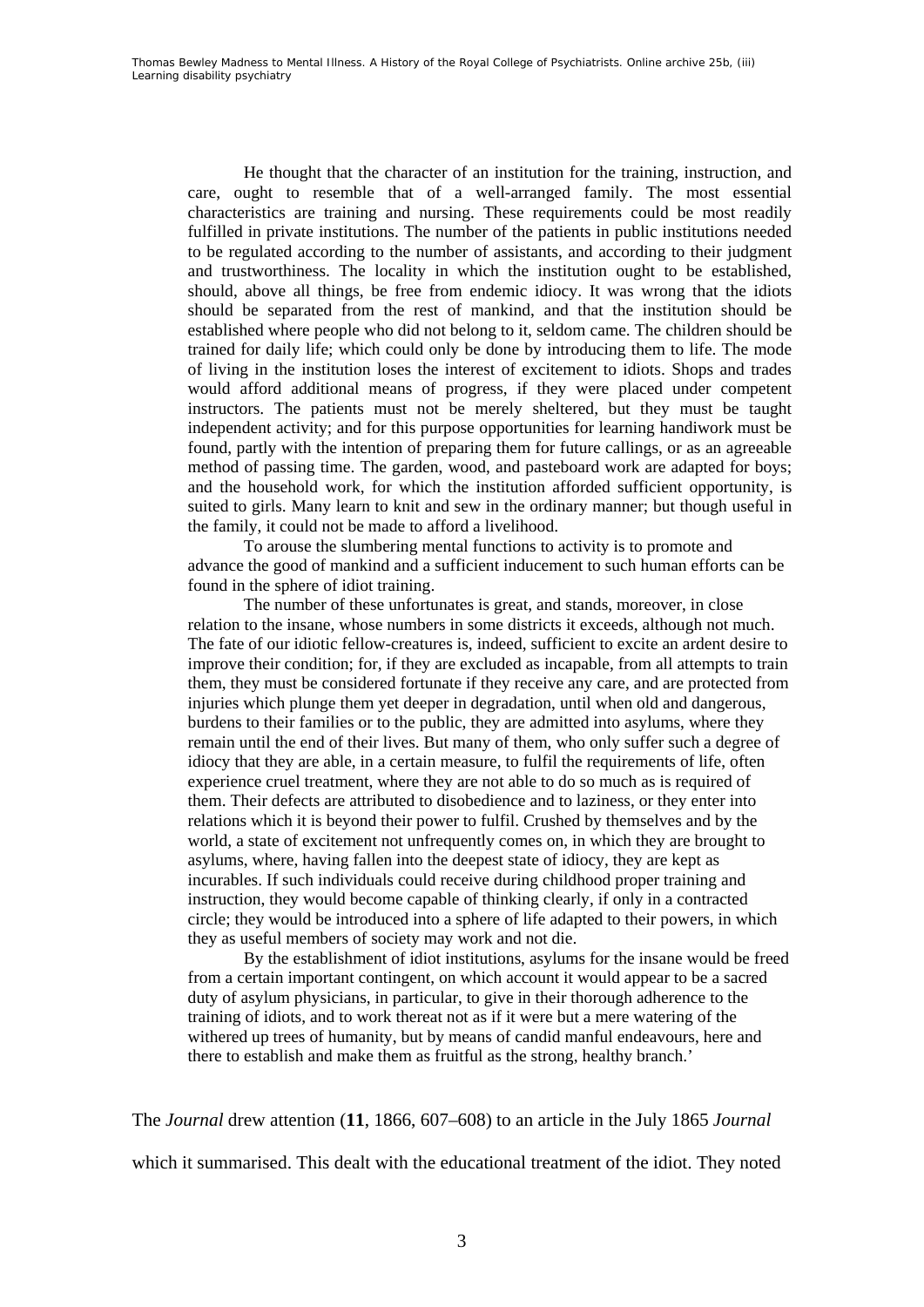that the last Report of the Commissioners in Lunacy shared the view they took about the provision of suitable asylum for the treatment of the idiot paupers who were either retained in the Union houses or, if found very troublesome or dirty, were sent to encumber the wards of the County Lunatic Asylum. In January 1888 the *Journal* returned to the topic in 'Occasional Notes of the Quarter'.

#### *'Provision for Indigent Idiots and Imbeciles*

All who are acquainted with the demands made upon the Public Charities by families which have the misfortune to have an idiot child, know how utterly inadequate is the provision made for this class in England. In the first place, there is a great mass of pauper idiocy. Undoubtedly, counties and boroughs are obliged by law to admit cases of idiocy and imbecility into workhouses and asylums in the same way as lunatics. It is not, however, necessary to prove that it is highly undesirable to mix this class with the insane in county asylums, or to retain them in workhouse infirmaries. It would be possible, indeed, to erect separate buildings exclusively for idiots on the grounds of the asylum, and this course may be adopted if no distinct provision for the training and care of idiots be provided, as was proposed a few years ago by the Charity Organization Society. We will, however, assume that such provision will be made for pauper idiots as shall meet the objection of mixing them with the insane, and that they shall receive the special kind of education which they require. There still remains a not inconsiderable number of idiots who belong to a class socially above a very poor and strictly pauper class. In many instances a small weekly payment could be made, and, indeed, nothing would be more painful to the parents of such a child than to have to seek relief and ask for the admission of their child into a pauper asylum through the relieving officer. For persons in this social grade, the charitable Institutions, Earlswood, the Royal Albert Asylum, Star Cross, &c., provide, but only to a very small extent, and everyone knows the extreme difficulty of obtaining votes by canvassing in order to procure admission. In short, the supply falls ridiculously short of the demand.

We are brought, therefore, to the conclusion that increased efforts must be made to provide for the idiot children of non-pauper parents who can contribute a small sum towards their maintenance and training. In some instances, no doubt, it would be difficult to pay anything, although it would not be fitting that the child should be treated as a pauper. For the corresponding class of the insane, much larger provision, although still inadequate, has been made.

Will the benevolent public come forward to increase the number of institutions like Earlswood, and free from the objectionable system of canvassing? It is time that an effort was made in this direction. It must not be done by making exaggerated statements as to the educability of idiots, or by making sensational appeals founded on promises of substituting able-bodied and able-minded workers for those who cumber the ground, but by taking the position that idiots must be removed from the families of the poor in the interests of themselves and their families, that they can be improved up to a certain point, can be rendered cleanly in their habits, and in some instances even able to earn a modest livelihood.'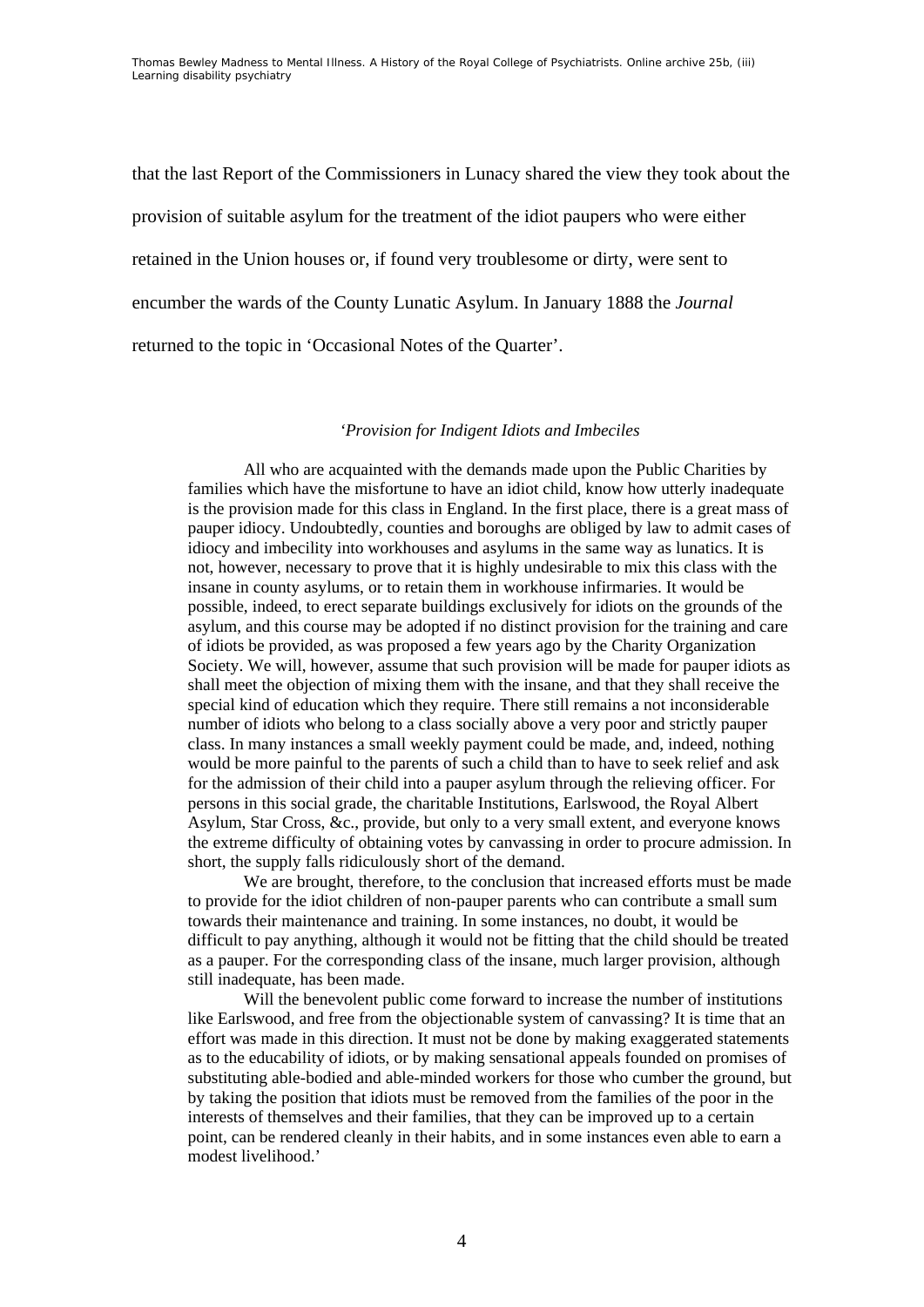In 1886 the Idiots Act permitted the detention of the mentally impaired/handicapped in Idiot Asylums run by voluntary bodies, which were not intended to provide lifelong care, their aim being education and care.

In Dublin Dr Lalor of the Richmond Asylum did not disapprove of the presence of

'…idiot children in a county asylum. In connection with his system of education and recreative pursuits, he says: "I think it is right to state that they are carried out on the same principles, and with the same details that are applied, and have proved so successful in special idiot asylums, and which are theoretically and practically suited to all forms of mental defect. The association thus carried out of idiots with other classes of insane is not found to have injurious effect on either class; and I am convinced, from long experience, that, on the contrary, it is rather useful than otherwise, and, everything considered, it appears to me that there is no necessity or advantage in having the treatment of the two classes of the insane carried out in separate asylums, and the experience of this Institution rather supports an opposite view." Though we venture to differ from Dr Lalor in this point, we cannot too highly

commend his continuous efforts to carry out his system of teaching in the asylum. The interest of the Richmond Asylum Schools does not consist so much in the education of idiots as in the mental occupation of the insane.'

Edouard Seguin of the Bicêtre Hospital in Paris was one of the first psychiatrists who endeavoured to ameliorate the condition of those in this group. In his time efforts to ameliorate the condition of the congenitally imbecile were regarded with absolute hopelessness by psychologists and physicians at the period when he commenced his labours at the Bicêtre. The standard *Dictionnaire de Medicine*, published in 1837, had broadly stated, 'It is useless to attempt to combat idiotism. In order that the intellectual exercise might be established, it would be necessary to change the conformation of organs which are beyond the reach of all modification.' And even Esquirol himself had penned these desponding words: 'Idiots are what they must remain for the rest of their life; everything in them betrays an organisation imperfect or arrested in its development.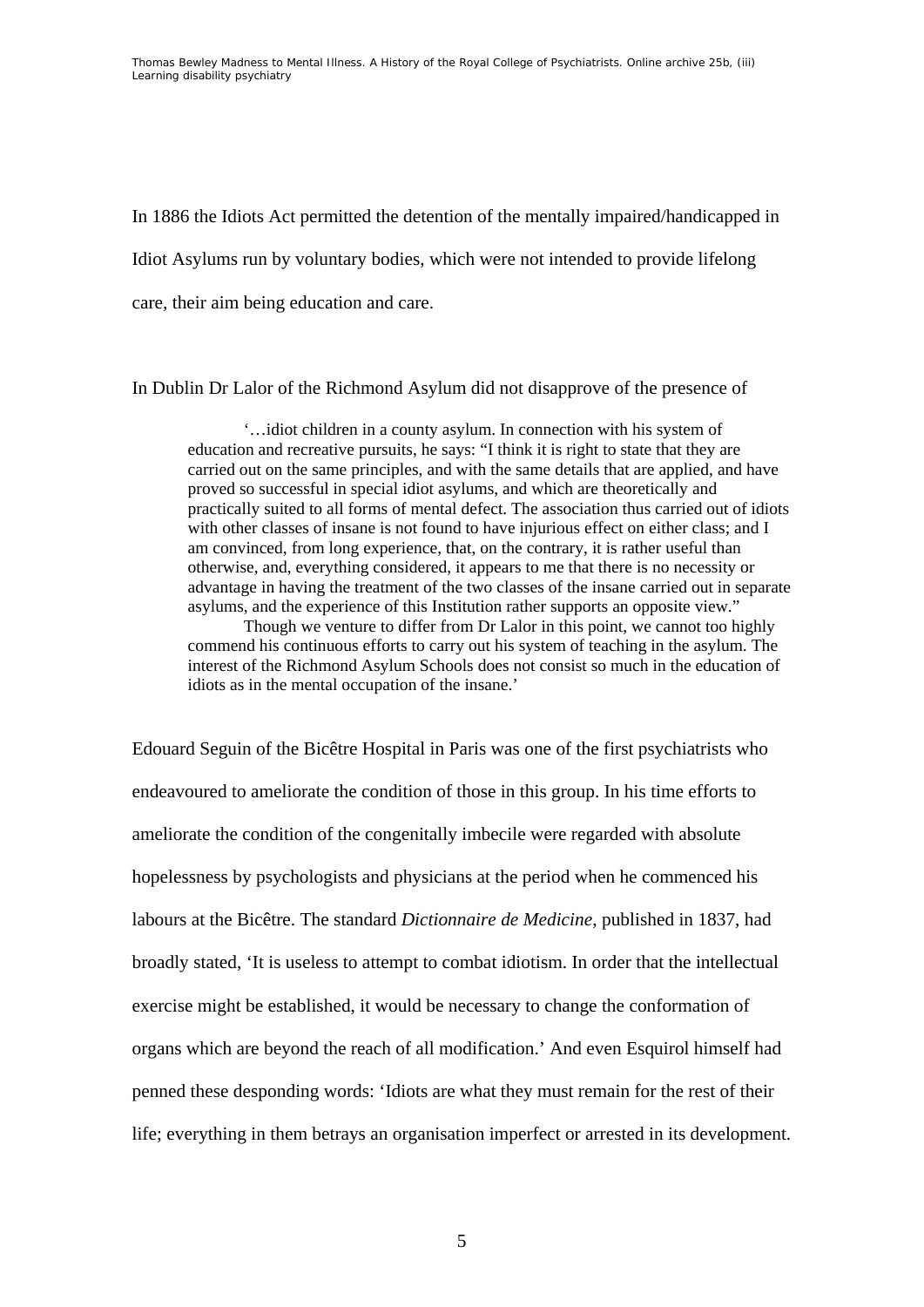We do not entertain the idea of its being possible to change this condition. No means are known by which a larger amount of reason and intelligence, even for the briefest period, can be bestowed upon the unhappy idiot.' Providentially this pessimism was not allowed to prevail and it was Seguin who, in the wards of the Bicêtre at Paris, was most conspicuously demonstrating the means of which Esquirol had despaired. He was appointed Director of the Idiot Asylum at Bicêtre and in 1846 published *Traitement Moral, Hygiène et Éducation des Idiots*. In 1848 following the 1848 Revolution he became a citizen of the U.S.A. and engaged in general practice in Ohio.

In 1900 Dr Fletcher Beach who was Medical Superintendent of Darenth Institution, Kent was the first President of the M.P.A who worked exclusively in the field of mental deficiency. His presidential address covered the changes in the previous sixty years in the treatment of 'certain defective classes of society such as idiots, imbeciles and the feeble-minded, the epileptics and juvenile delinquents'. At this time institutions catered for about 6% of the estimated defective population. Not all those admitted were educable as Fletcher Beach stated 'a large number of ineducable patients have accumulated'. The asylums for the mentally handicapped began to face the same problems as those for mental illness, a slow steady increase in the number with severe problems who could not be discharged easily.

A 1908 report by the Royal Commission on the care and control of the feeble-minded had defined the categories of idiots, imbeciles, feeble-minded and moral imbeciles (changed in 1937 to moral defectives).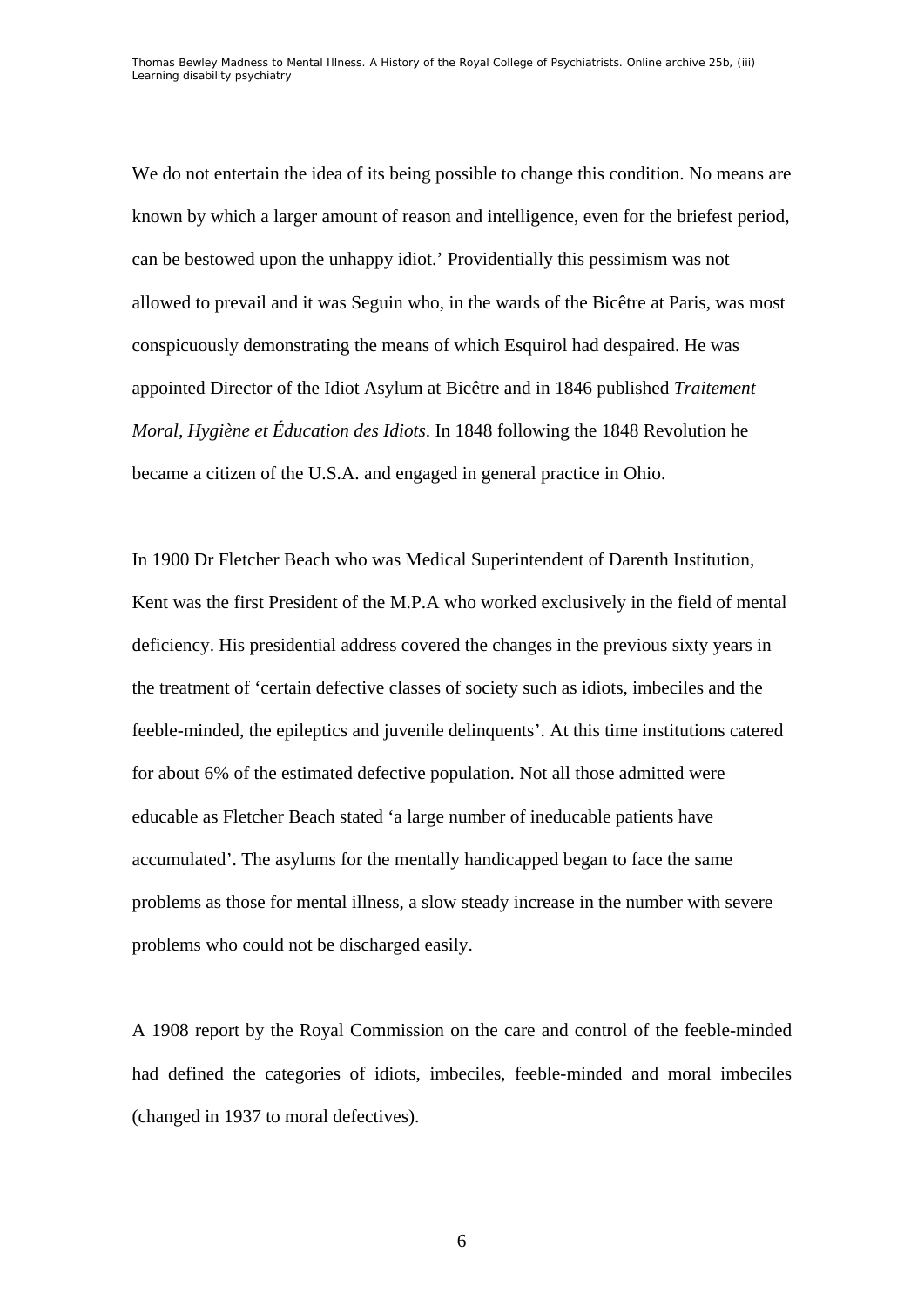In 1913 the Mental Deficiency Act empowered local authorities to build their own establishments for those with learning difficulties. Rampton Hospital was opened in 1920 as the first state institution 'for defectives of dangerous or violent propensities'.

In 1933 Dr Frank Turner, Medical Superintendent of the Royal Eastern Counties Institution, was President of the RMPA He was the first Chairman of their newly established Mental Deficiency Committee. Turner believed that the great majority of those with learning disability were very much improved by the training and stabilisation they received in institutions and that many could reform to earn their living or, with some supervision, to be cared for at home more simply and less expensively than in an institution. He realised however 'that although great improvement was possible, yet life long care of some kind would be necessary for a large number'.

Dr A.F. Tredgold had published the first edition of his textbook *Mental Deficiency (Amentia)* in 1908 and in 1931 the RMPA its *Manual for Mental Deficiency Nurses* (The Red Book: see Chapter 11).

In 1946 the Mental Deficiency Committee became one of the RMPA's specialist sections and with the passing of the National Health Service Act in 1946 the responsibility for the provision and maintenance of institutional accommodation for mentally defective people passed to the Ministry of Health.

In 1949 Lionel Penrose published the first edition of the *Biology of Mental Defect* following his clinical and genetic study of 1280 cases at the Royal Eastern Counties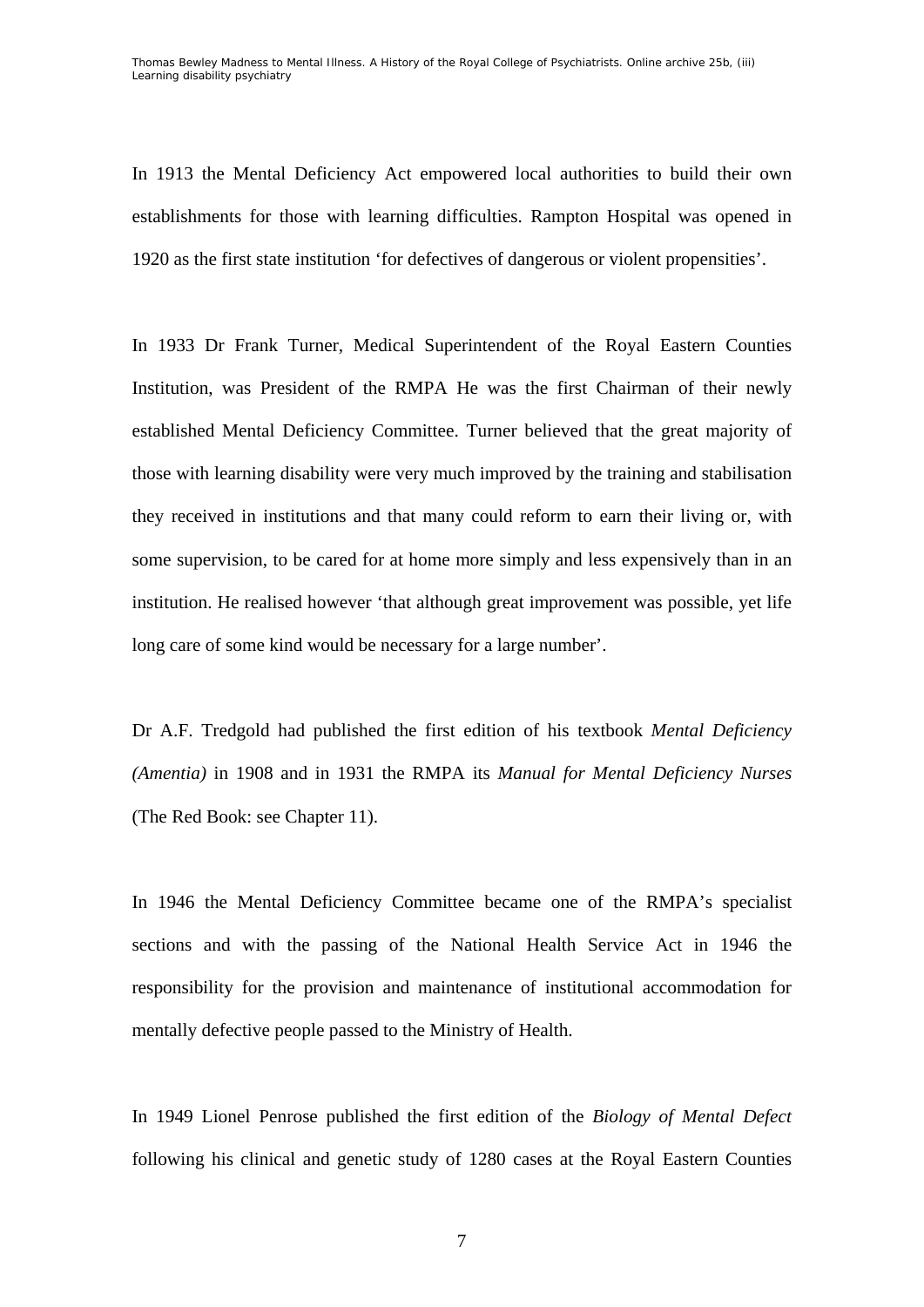Institution. His work in the field of mental handicap produced a similar clarification as the work of Kraepelin in the field of mental illness.

In 1957 a Royal Commission Report *The Law relating to Mental Illness and Mental Deficiency* proposed abolishing the term 'mental defective' and replacing it with the terms subnormal and psychopathic. The definition of the former stressed the criterion of social incapacity the latter the person's therapeutic 'need'. The Act introduced also the term 'psychopathic disorder' to include both those of subnormal or normal intelligence. The Act also made it possible for the first time to admit mentally defective persons to hospital on an informal basis.

In the 1960s the patterns of admission to institutions for long-term care were of two main types: young severely subnormal children, usually multiply handicapped with disturbed behaviour, and subnormal adolescents with behaviour disorders of suspected psychiatric illness.

Following a series of reports of hospital enquiries into mental handicap hospitals, they were gradually closed down by governments anxious to have more care in the community and less in institutions. The 1983 Mental Health Act replaced the term mental subnormality with mental impairment. A little over ten years later the College's Section of Mental Handicap became the section (later the Faculty) of Learning Disability.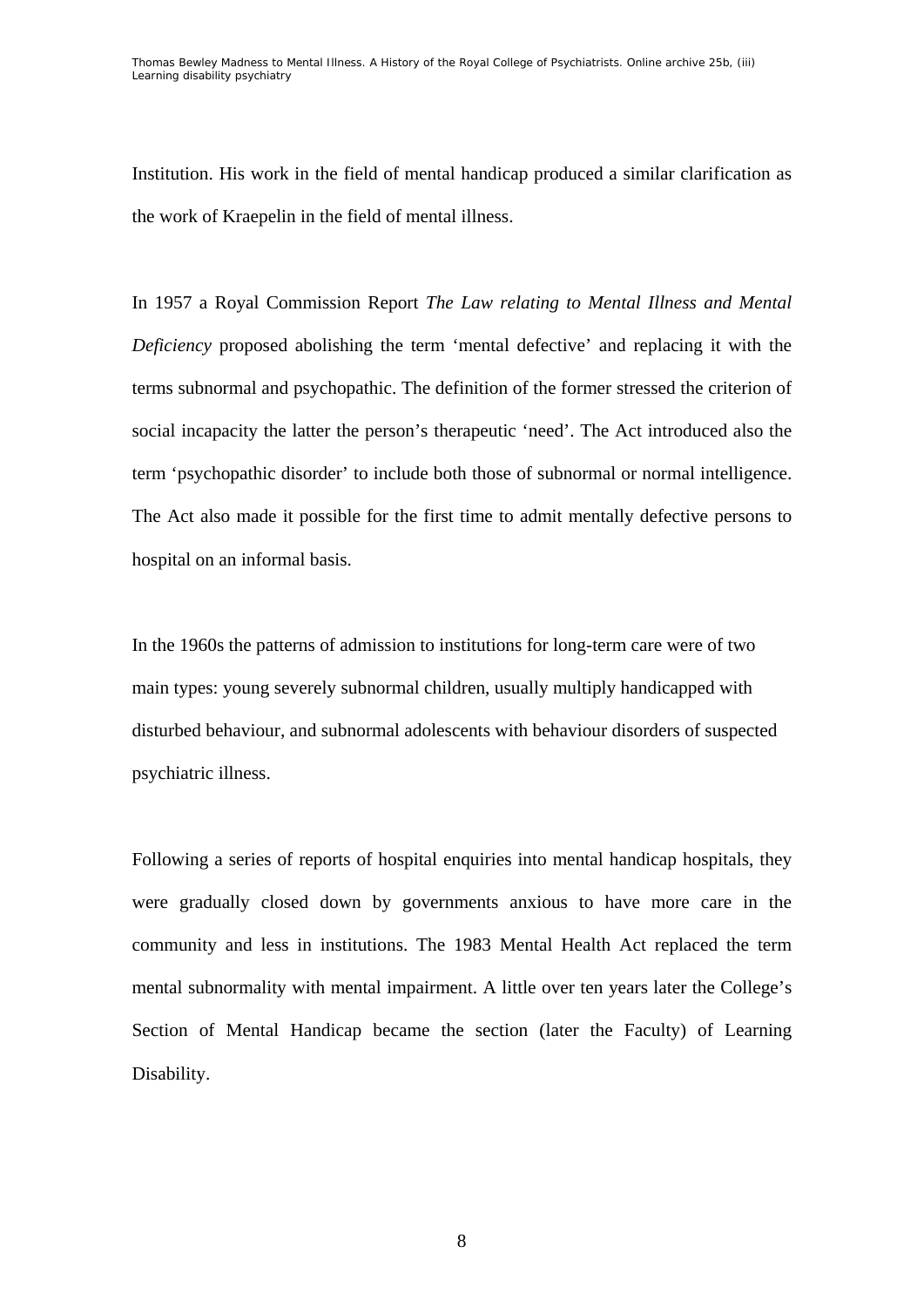# **FACULTY OF LEARNING DISABILITY**

(Mental Deficiency Specialist Section till 1983; Specialist Section for the Psychiatry of Mental Handicap until 1995)

The RMPA had a Mental Deficiency Committee which was the focus for expertise in this area. This paved the way for the formation of a Section that was established in 1946 to represent the specialist interests within the Association. A pattern of regular clinical meetings was established. In 1965 part of a legacy left to the Association on the death of Dr R.J. Blake Marsh, first Secretary and subsequent Chairman of the mental Deficiency Section was used to 'found an annual lecture of a standing equal to the Maudsley lecture on a subject connected with mental deficiency and to be known by his name'. The first lecture was delivered in 1967.

The Mental Deficiency Specialist Section of the College followed on from the Royal Medico-Psychological Association's Section. At that time because of changes in policy, the need for a specialty of mental handicap was being seriously questioned both within and without the College. Recruitment to the specialty was poor and there were about 140 established consultant posts with many chronically unfilled. Section numbers were about 80 with few active members and a turnout of 20 at a scientific section meeting was regarded as good. However, the criteria for the selection of consultants and senior registrars enforced by the College had a beneficial effect on mental handicap services. This was achieved following the introduction of the MRCPsych examination and higher training in 1972 that included a substantial mental handicap component. One consultant often covered a population of 400 000 with a bed load of 450. It was reported that there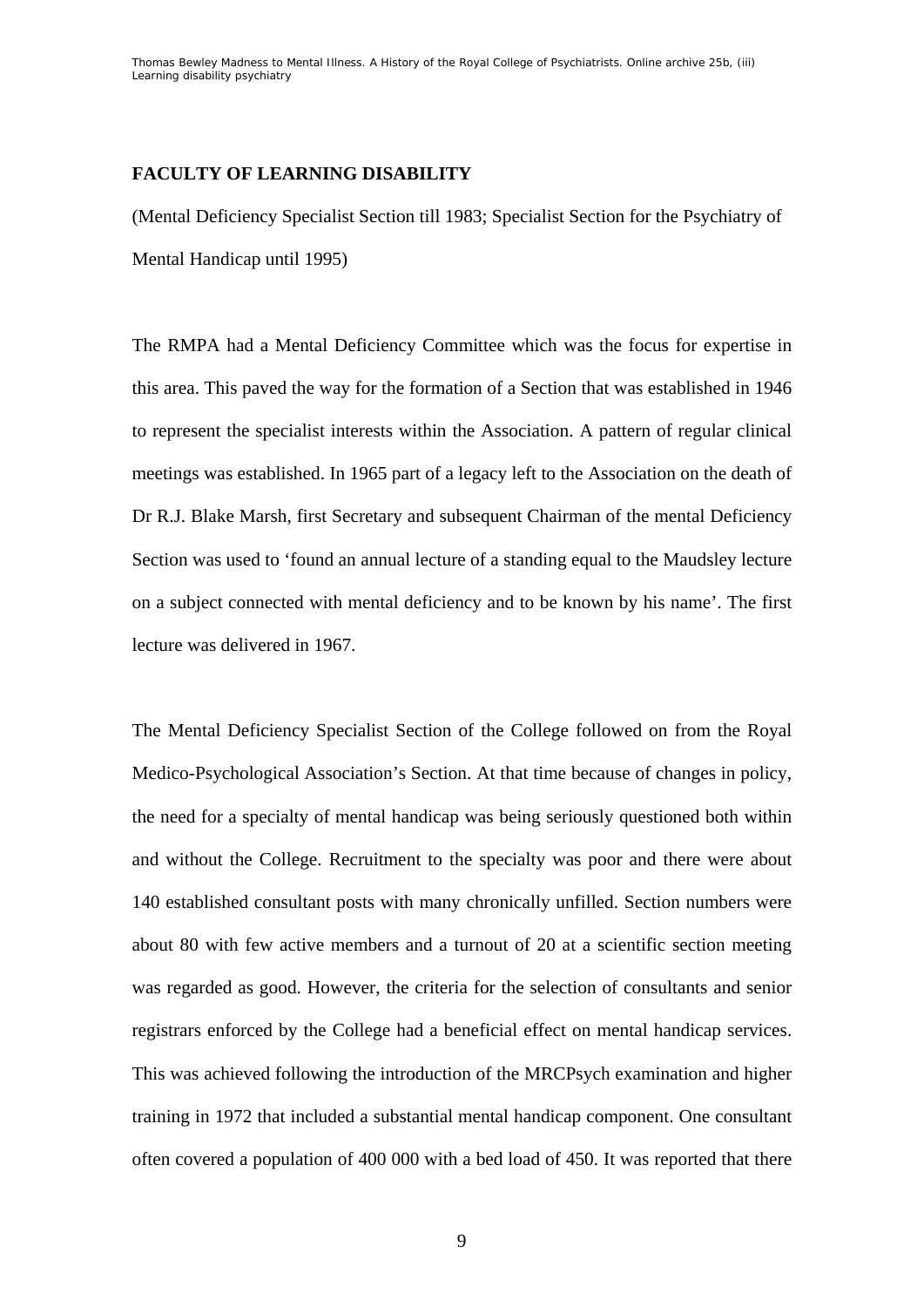were only 5 senior registrars completing their training in this specialty each year and 10 consultant vacancies occurring annually. Inquiries such as the South Ockendon Hospital Inquiry were seriously undermining staff morale. The responsibilities and role of the Consultant in Mental Handicap were debated with some members advocating that specialists should provide total and ongoing care while others thought that they should be aware of their own shortcomings and not try to be so holistic. Another unpopular view was that their primary role was as psychiatrists without full responsibility for every aspect of care and treatment. It was suggested that there should be a greater presence in the community where the majority of those with mental deficiency lived, by offering more outpatient services.

In the 1970s there was development of the profile of mental handicap within the College with more relationships with external organisations such as the national Development Group for Mental Handicap (NDG) and the Jay Committee (reporting on mental handicap nursing and care). The upholding of standards in relation to consultant appointments was of particular concern to the Association. There was also concern about the failure of Local Authorities to provide community services as proposed by Government. Through this time the specialty remained under threat and further inquiries such as Normansfield (with the suspension of a Consultant) added fuel to the fire. The difficulty in recruitment was of great concern. There was a dearth of senior registrar posts leading to consultant posts not being filled and consequent overload of existing consultants. This made the specialty unattractive. However by 1976 the number of Consultants in Mental Handicap had increased from 90 to 130 in the previous ten years.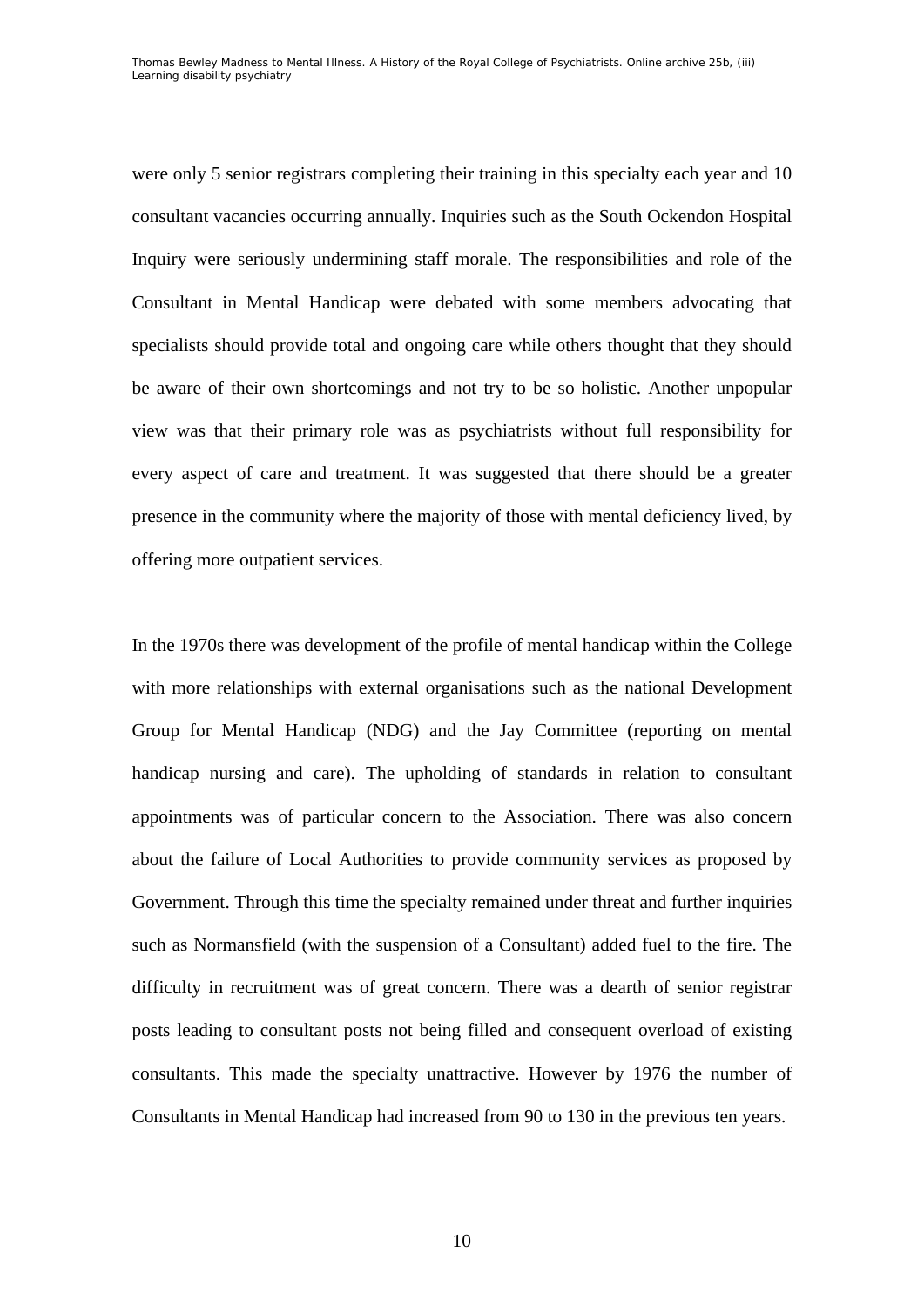A working party was established to consider the Future of Mental Handicap Services and its report was published in 1983. At that time there was noted to be a consultant establishment of 212.6 throughout the UK and Ireland. The Section had fought hard for academic credibility and now this was beginning to be achieved. The specialty began to strengthen and flourish. The executive committee set up a working party on recruitment and training and a joint liaison group with the NDG was established. The first appointment of regional representatives of the Specialty took place in 1981. The need to move from a generic specialty to a more focussed psychiatric specialty was recognised although hotly debated. The result was a ballot on the possible new title in 1982 as a result of which there was a change to Specialist Section for the Psychiatry of Mental Handicap in 1983, replacing Specialist Section for the Psychiatry of Mental Deficiency. There was development of specialist psychiatric services and memoranda were published in the Bulletin to this effect including the first guidelines for Regional Advisers on Consultant Psychiatric Posts in Mental Handicap and guidelines for registrar training. Section meetings focussed on presentations on the new relevant research and recruitment began to steadily improve.

The late 1980s was a challenging time because, although resources were being poured into community services for people with learning disabilities, the rationale for this was the closure of institutions. These were deprived of funding and their negative image was strongly associated with the psychiatry of mental handicap. Consultants had the difficult task of establishing their role in community services and some whole time posts were replaced by joint or special interest posts and other posts were left vacant. There was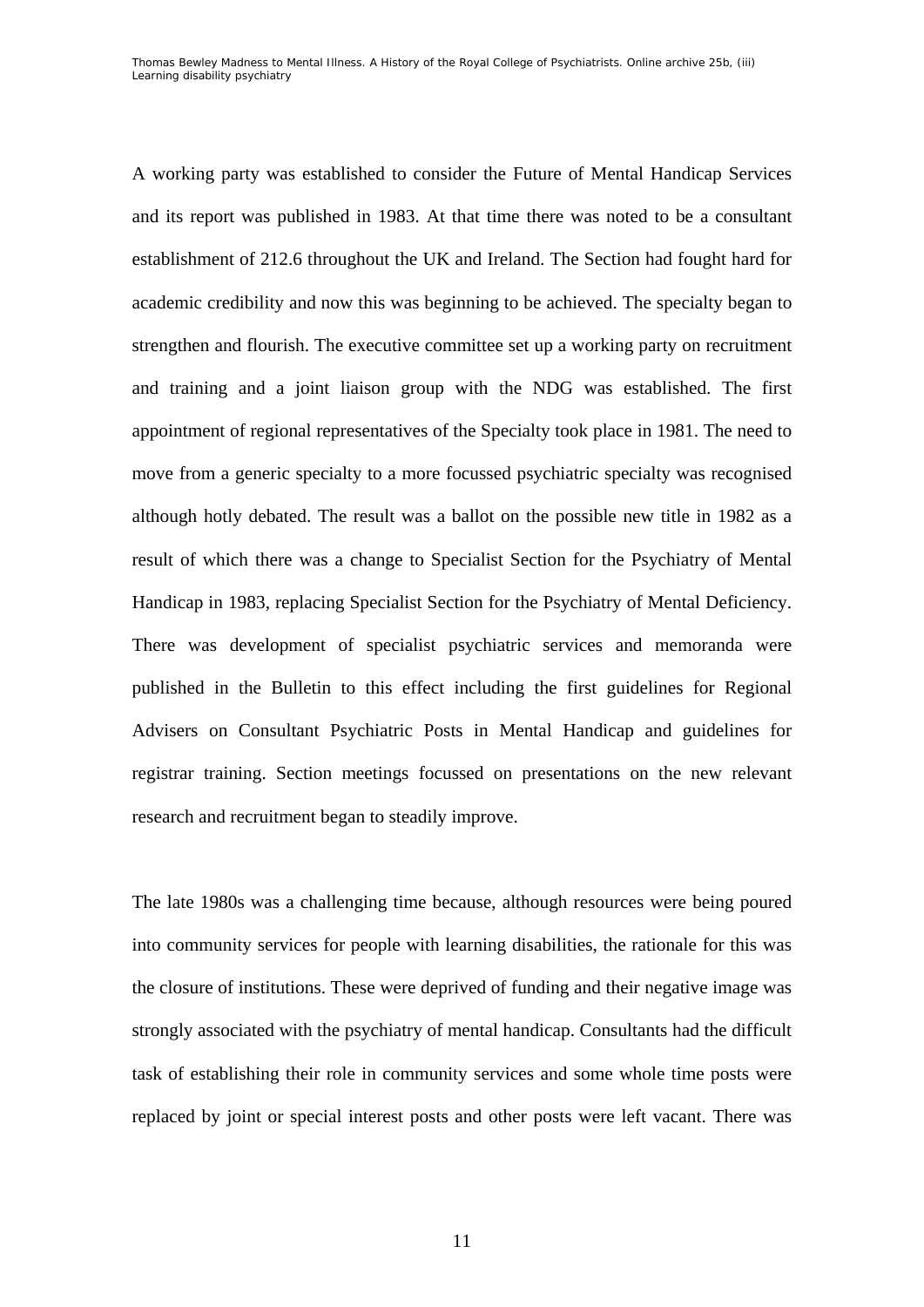also concern about the high caseloads of some consultants. The specialty of mental handicap nursing was also under threat.

In the 1990s, there was a further proposal for a change in the name of the Section to that of the Section for the Psychiatry of Learning Disability with a ballot in 1993. The working party on psychiatric services for mentally handicapped children reported in 1992. The introduction of medical audit to the NHS led to the establishment of a working party to develop protocol for the management of aggression in 1992.

The establishment of academic posts was another factor in improving teaching and training at both undergraduate and post-graduate levels and in the development of an interest in research. The first Chair in the Psychiatry of Mental Handicap was established in 1980 at St George's Hospital, soon followed by Birmingham University. There are now seven chairs in learning disability psychiatry in the UK.

The debate on the name continued leading to a further ballot in 1994 and the Section became a Faculty (of Learning Disability) of the College. This maintained its role in influencing training, policy and the executive functions of the College. The pioneering developments in the Section and the College had a fundamental influence on developments in Europe and the USA. As well as having a key role in the founding of the International Association for the Scientific Study of Mental Deficiency in 1964 members of the Section and Faculty have also played a prominent role and held office in the Mental Retardation Section of the World Psychiatric Association, the European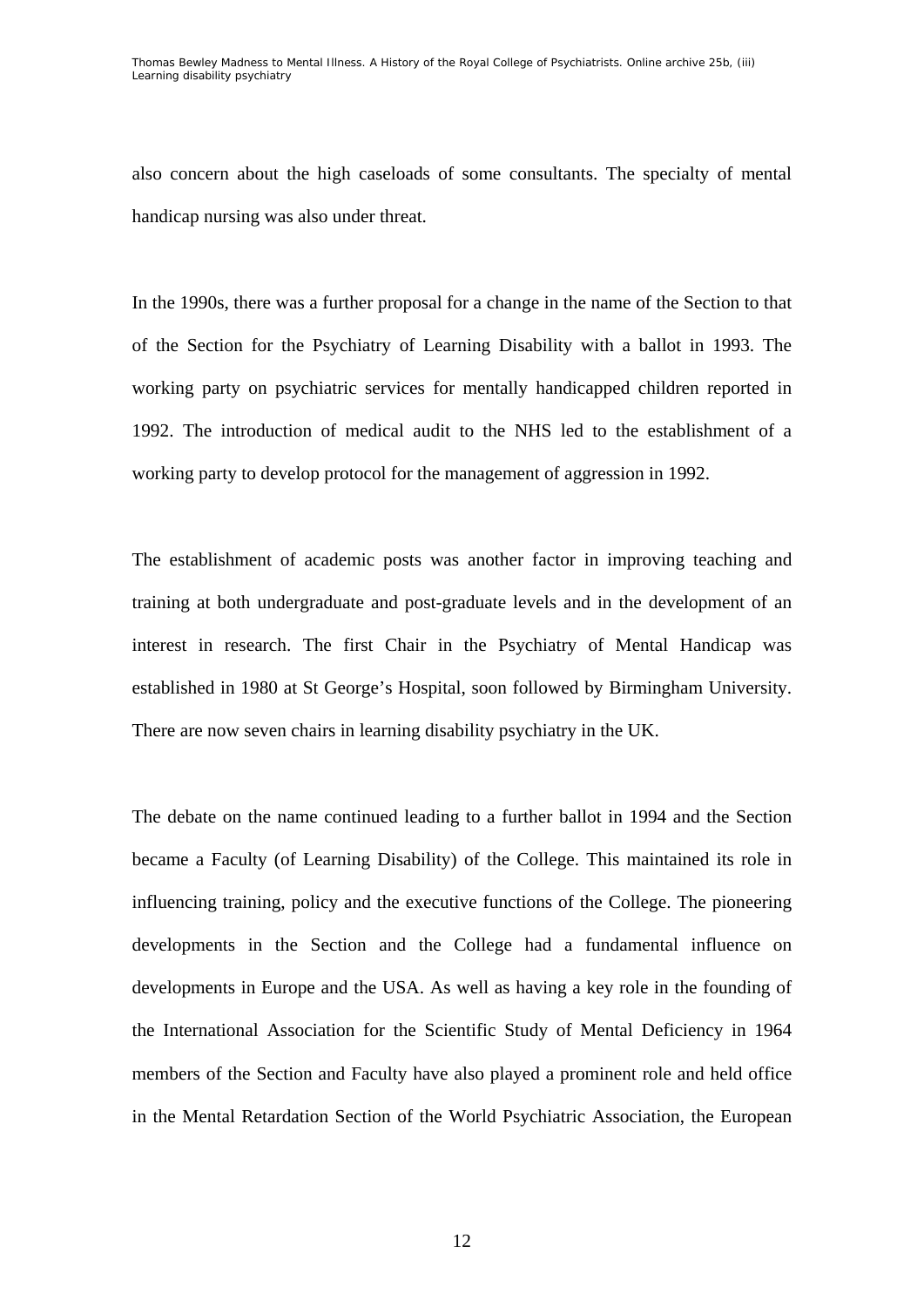Association for Mental Retardation and the International Association for the Scientific Study of Intellectual Disability.

The need for a specialty of mental handicap was being questioned both within and outside the College in the 1960s. Recruitment to the specialty was poor and there were only about 140 established consultant posts with many unfilled. Section numbers were about 80 with a few active members and a turnout of 20 at a scientific section meeting was regarded as good. The criteria for the selection of consultants and senior registrars enforced by the College had a beneficial effect on mental handicap services. This was achieved following the introduction of the MRCPsych examination and higher training in 1972 that included a substantial mental handicap component. One consultant often covered a population of 400 000 with a bed load of 450. There were only five senior registrars completing their training in this specialty each year and ten consultant vacancies annually. Inquiries such as the South Ockendon Hospital Inquiry were seriously undermining staff morale. The responsibilities and role of the Consultant in Mental Handicap were debated with some members advocating that specialists should provide total and ongoing care while others thought that their primary role was as psychiatrists without full responsibility for every aspect of care and treatment. It was suggested that there should be a greater presence in the community where the majority of those with mental deficiency lived, by offering more outpatient services. The outcome of the debate was to define more clearly the role of the health service and lead eventually to better recruitment and the improved overall strength of the specialty.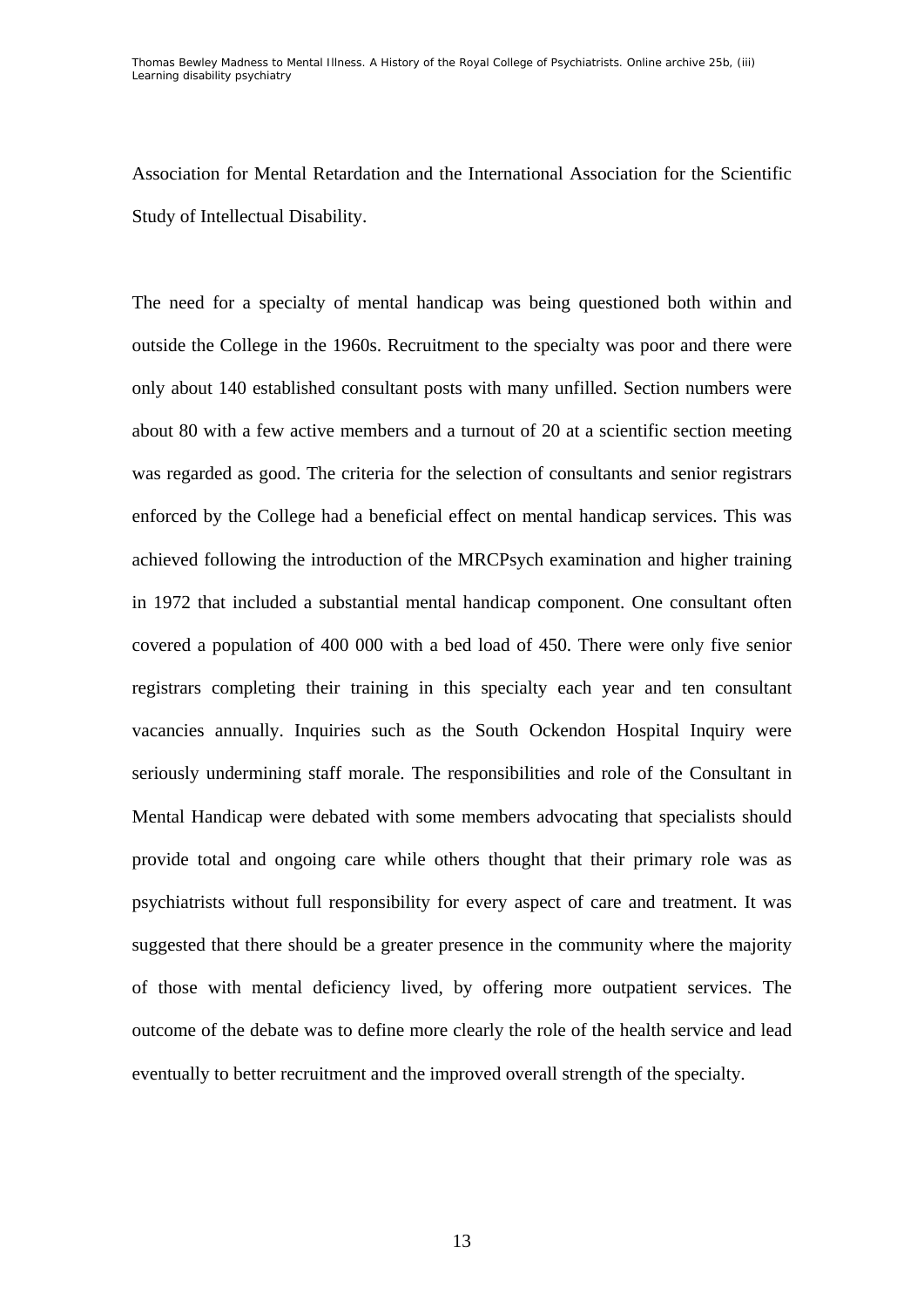In the 1970s the specialty of mental handicap within the College developed with more relationships with external organisations such as the national Development Group for Mental Handicap (NDG) and the Jay Committee (reporting on mental handicap nursing and care). The upholding of standards in relation to consultant appointments was of particular concern. There was also concern about the failure of Local Authorities to provide community services as proposed by the Government. Through this time the specialty remained under threat and further inquiries such as Normansfield (with the suspension of a Consultant) added fuel to the fire.

The Section pressed for academic credibility which slowly began to be achieved with the establishment of academic posts, improved teaching and training at both undergraduate and post-graduate levels and in the development of research. The first Chair in the Psychiatry of Mental Handicap was established in 1980 at St George's Hospital, soon followed by Birmingham University. There are now seven chairs in learning disability psychiatry in the UK.

There was much argument about what the specialty should be called – from mental deficiency through mental handicap to learning disability. This led to a ballot in 1994 after which and the Section became the Faculty of Learning Disability of the College. This maintained its role in influencing training, policy and the executive functions of the College. The pioneering developments in the Section and the College had a fundamental influence on developments in Europe and the USA. As well as having a key role in the founding of the International Association for the Scientific Study of Mental Deficiency in 1964 members of the Section and Faculty have also played a prominent role and held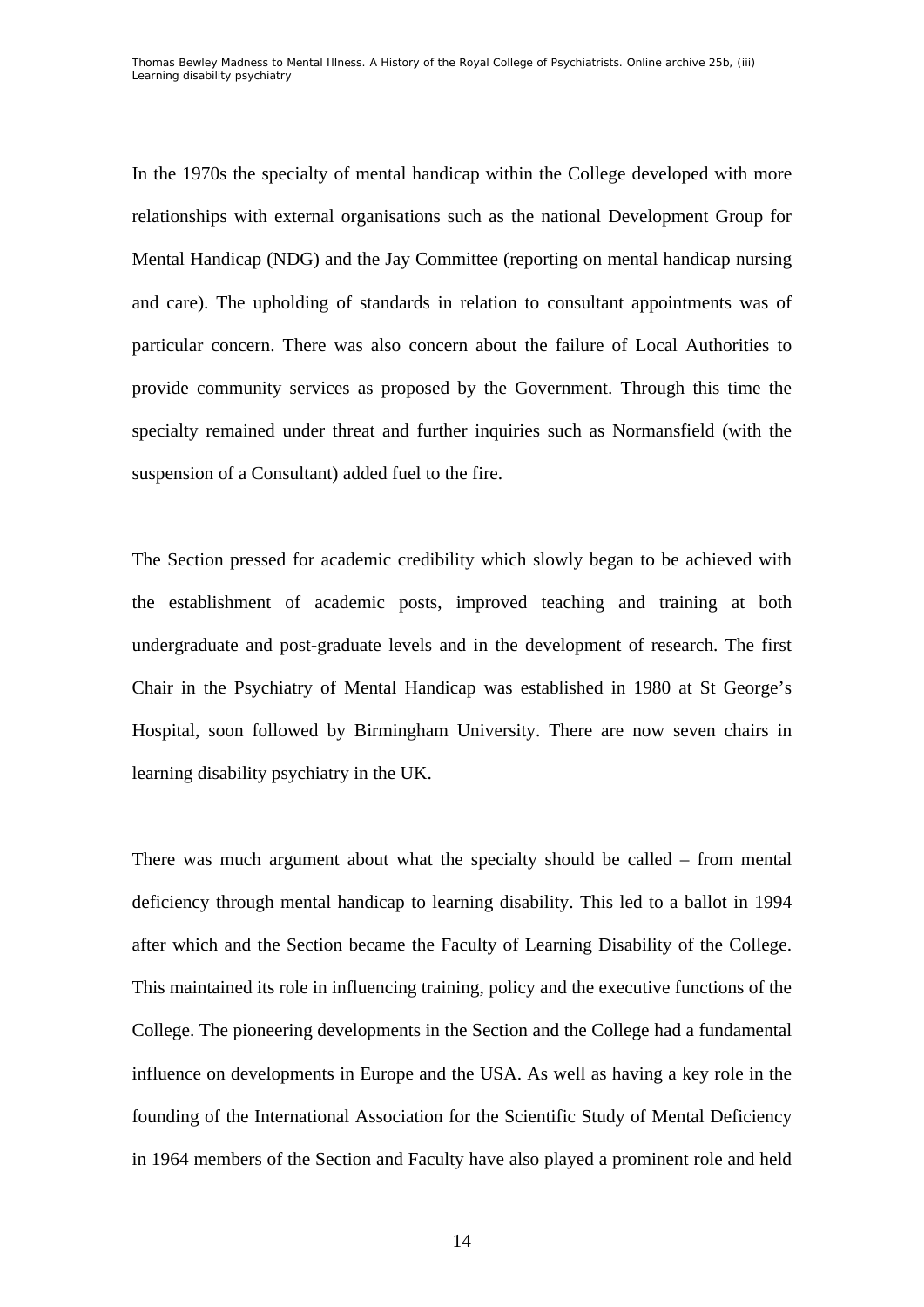office in the Mental Retardation Section of the World Psychiatric Association, the European Association for Mental Retardation and the International Association for the Scientific Study of Intellectual Disability.

The Learning Disability Faculty is now very active, with more than 1000 members. The annual residential meeting and the Faculty Spring meeting are highly successful events, usually attended by more than 150 delegates at a time. The Faculty continues to work very closely with users and carers, voluntary organisations such as Mencap, and also the British Psychological Society. The Faculty has taken a number of initiatives, many of which have already come to fruition and others that are progressively moving forward. The majority of these initiatives are based on an attempt to improve the quality of care for people with learning disability and include copying clinical letters to patients, joint strategy for managing challenging behaviour, joint guideline for assessment and management of dementia, to name some. The Faculty is also establishing a Facultybased research forum which is trying to coordinate research activities in this specialty nationally. The Faculty, in conjunction with the College Research and Training Unit is in the process of establishing the first quality initiative guidelines for inpatient care for people with learning disability. The specialty of psychiatry of learning disability is now well recognised in its own right and has taken firm root within psychiatry as such and also in the wider society. The Faculty will continue to deal with future challenges and will work hard to enhance the quality of care for people with learning disability.